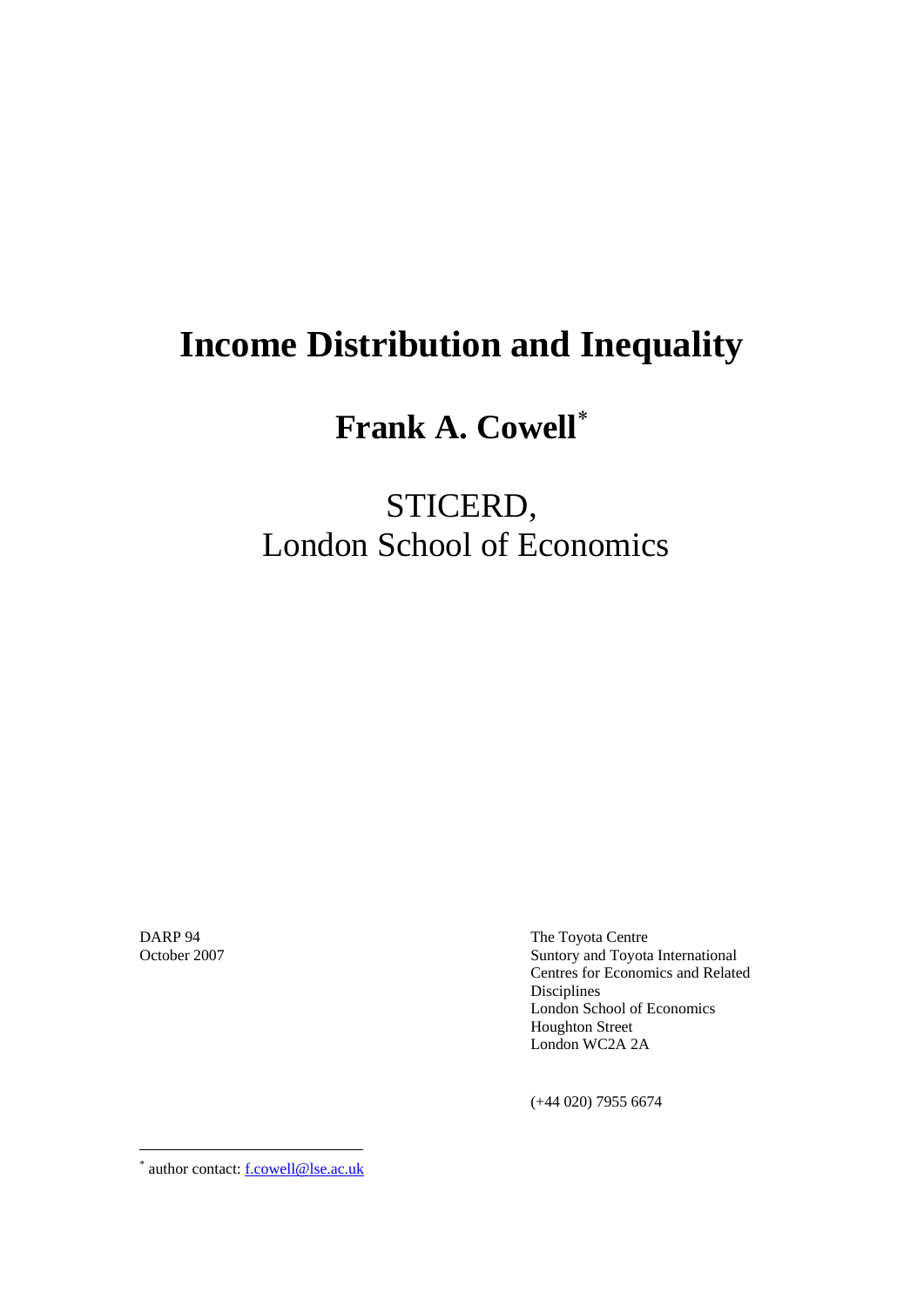## **Abstract**

What are the principal issues on which research on income distribution and inequality focus? How might that focus shift in the immediate future? Prepared for the The Elgar Handbook of Socio-Economics.

JEL Classification: C13, D63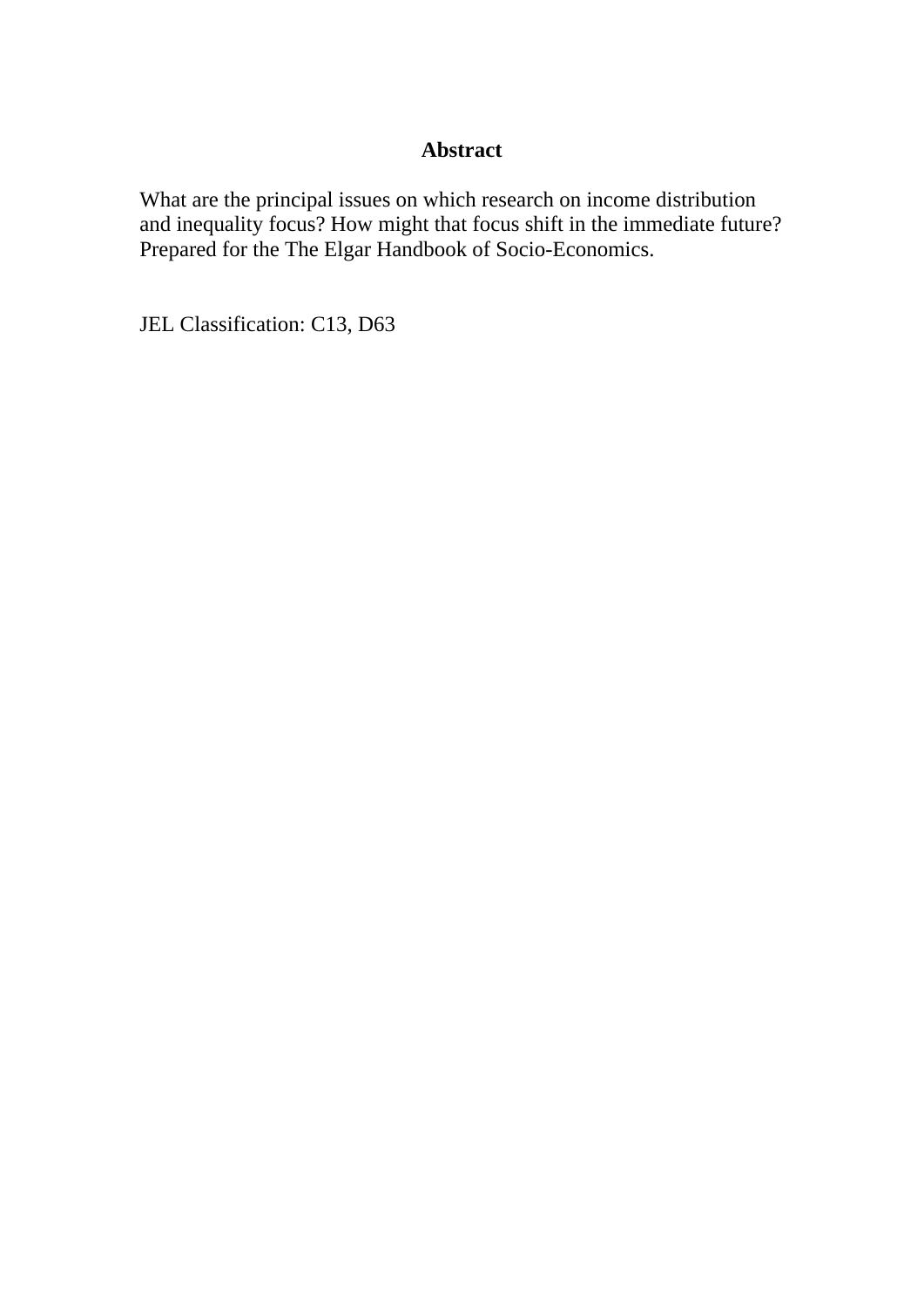### **Distributional Analysis Research Programme**

The Distributional Analysis Research Programme was established in 1993 with funding from the Economic and Social Research Council. It is located within the Suntory and Toyota International Centres for Economics and Related Disciplines (STICERD) at the London School of Economics and Political Science. The programme is directed by Frank Cowell. The Discussion Paper series is available free of charge. To subscribe to the DARP paper series, or for further information on the work of the Programme, please contact our Research Secretary, Leila Alberici on:

|           | Telephone: UK+20 7955 6674    |
|-----------|-------------------------------|
| Fax:      | UK+2079556951                 |
| Email:    | $l.$ alberici@lse.ac.uk       |
| Web site: | http://sticerd.lse.ac.uk/DARP |

© Author: Frank Cowell. All rights reserved. Short sections of text, not to exceed two paragraphs, may be quoted without explicit permission provided that full credit, including © notice, is given to the source.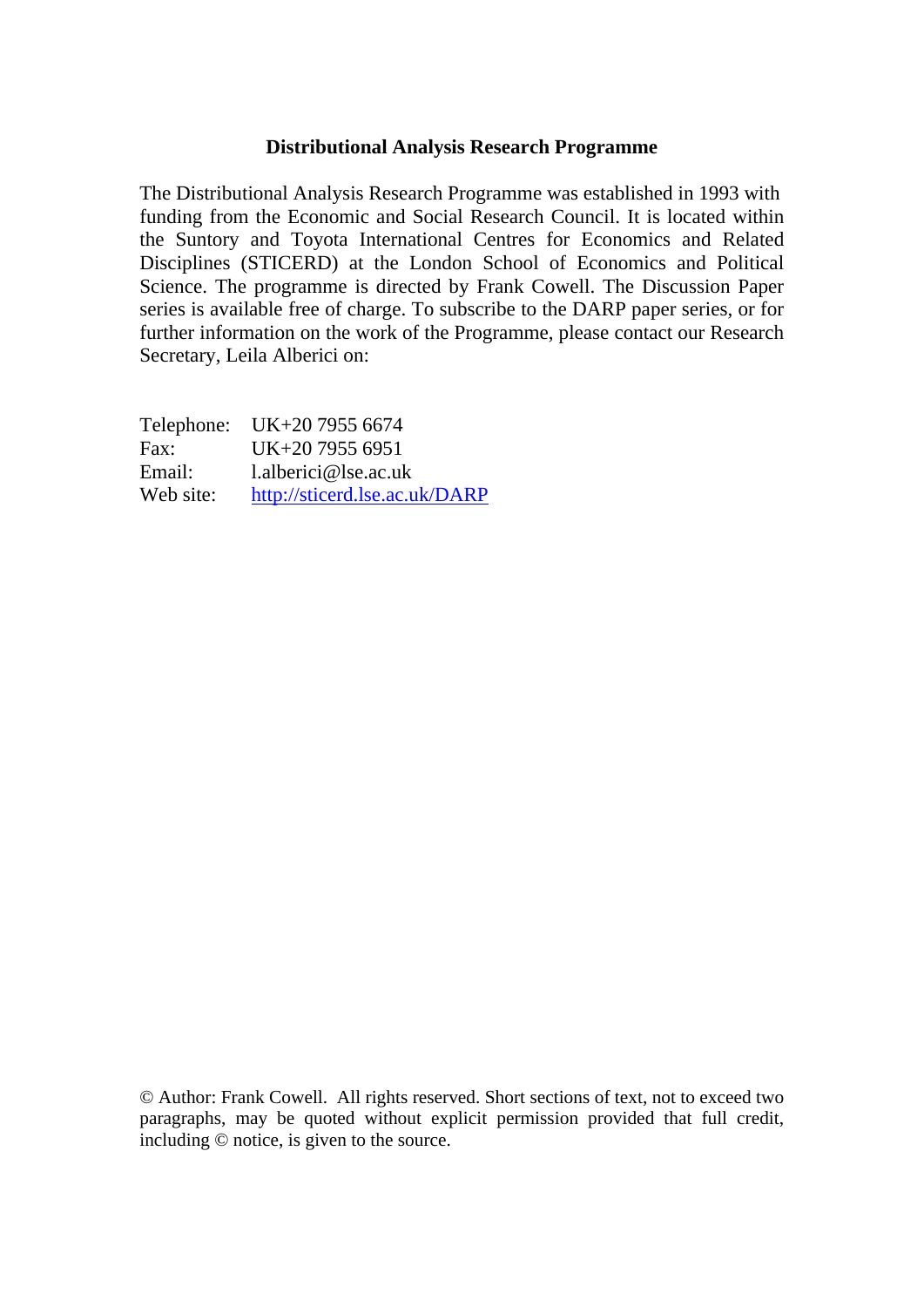The produce of the earth - all that is derived from its surface by the united application of labour, machinery, and capital, is divided among three classes of the community; namely, the proprietor of the land, the owner of the stock or capital necessary for its cultivation, and the labourers by whose industry it is cultivated. [...] To determine the laws which regulate this distribution, is the principal problem in Political Economy.  $\overline{\phantom{a}}$  David Ricardo, On The Principles of Political Economy and Taxation. London: John Murray, 1817 (third edition 1821)

## 1 Introduction

The central place that Ricardo accorded the subject of income distribution in 19th century Political Economy is appropriate also in 21st century Socio-Economics. Although the Öeld was relatively neglected by economists for several decades, in the last fifteen years there has been a resurgence of interest driven partly by developments in economic theory and partly by major developments in the interpersonal income distributions within many developed countries (Atkinson 1997).

In recent years the subject of economic inequality has developed in such a way as to have a life of its own separate from the obvious connection with the distribution of income, the distribution of wealth, the structure of wages and other related empirical topics. This distinct area of study has been built upon new insights in welfare economics and on the relationship to information theory (Cowell 2000, Sen and Foster 1997).

Our treatment of this pair of subjects is organised as follows. Section 3 examines the ways in which economic analysis has attempted to explain what drives income distribution; in section 4 we will look at ways of analysing the personal income distribution as a prelude to a more thorough consideration of inequality (section 5); section 6 looks at new directions in which the analysis may proceed. But first let us briefly think about the main focus of our subject.

## 2 Income

Why the focus on *income* rather than some other measurable quantity? In many treatments of the subject income plays one of two roles, sometimes both:

 $\bullet$  Income as a proxy for economic welfare. If one adopts an individualistic, welfarist approach to social economics then it is reasonable to be concerned with individual well-being or utility. In some respects the flow of income captures this, but it has been argued that consumption expenditure may be a more appropriate economic indicator (Blundell and Preston 1998).<sup>1</sup> It

 $1$ Among other things use of consumption data can avoid a number of difficult technical problems that arise from the presence in practice of zero and negative incomes.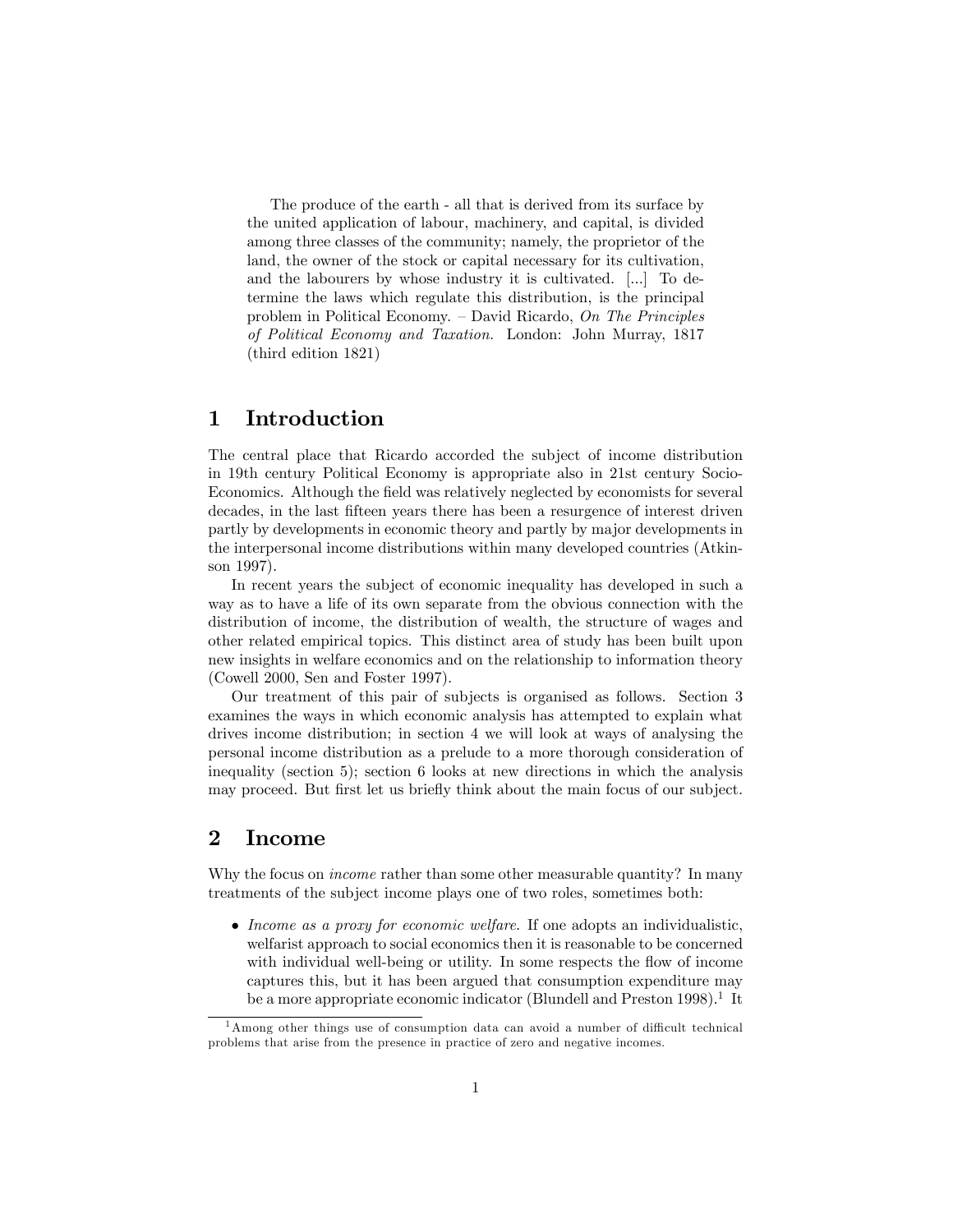should also be acknowledged that individual well-being may be determined not only by the level of one's own income but also by its relation to the incomes of others (Ferrer-i-Carbonell 2005).

• Income as command over resources. This role of income can be interpreted in more than one way. If one has in mind spending power then perhaps disposable income (income after taxes and compulsory deductions?) may be an appropriate concept. But if "inequality" is associated with economic power and status then a measure of wealth may be more appropriate.

The focus on income as conventionally defined clearly has shortcomings. An uncritical use of income in either of the above roles may neglect questions of time (people's incomes often change systematically over their lifetime) and of risk (people's incomes often change erratically in the short run): more sophisticated income concepts can be used that take account of these factors, but it is harder to get reliable data to estimate them. Also left open are important theoretical and practical questions: for each type of income one needs to be clear about who or what the "income receiver" is (a single person? a family or household? a firm? a taxpayer?); particular care must be taken when using standard data sources to make international comparisons (Atkinson and Brandolini 2001).

### 3 Economics and income distribution

In economic analysis "income distribution" is interpreted in two principal ways: the functional distribution of income  $-$  i.e. the distribution of income among factors  $-$  and the size distribution of income (or distribution of income among persons).

We briefly deal with the way each of these is conventionally handled in economics, focusing on the forces that determine the shape of the income distribution (section 3.1). Then, in section 3.2 we will look at challenges to the orthodoxy and the way these challenges have enhanced our understanding about the analysis of income distribution in recent years.

#### 3.1 The standard approach

Functional distribution. The functional distribution of income is an integral part of the economic analysis of relative prices, output and employment. In this sense there are several theories of income distribution corresponding to different theoretical and ideological stances on these central issues. However, these various analyses usually focus on the same basic economic concepts: employment of the factors of production  $-$  land, labour and capital  $-$  and the rates of remuneration of their services  $-$  rent, wages and profit.

The conventional approach is to treat questions of distribution as part of the neoclassical analysis of prices and resource allocation in a story such as the following. A competitive firm takes the price it can get for its output and the prices it must pay for inputs as given in the market: it selects its level of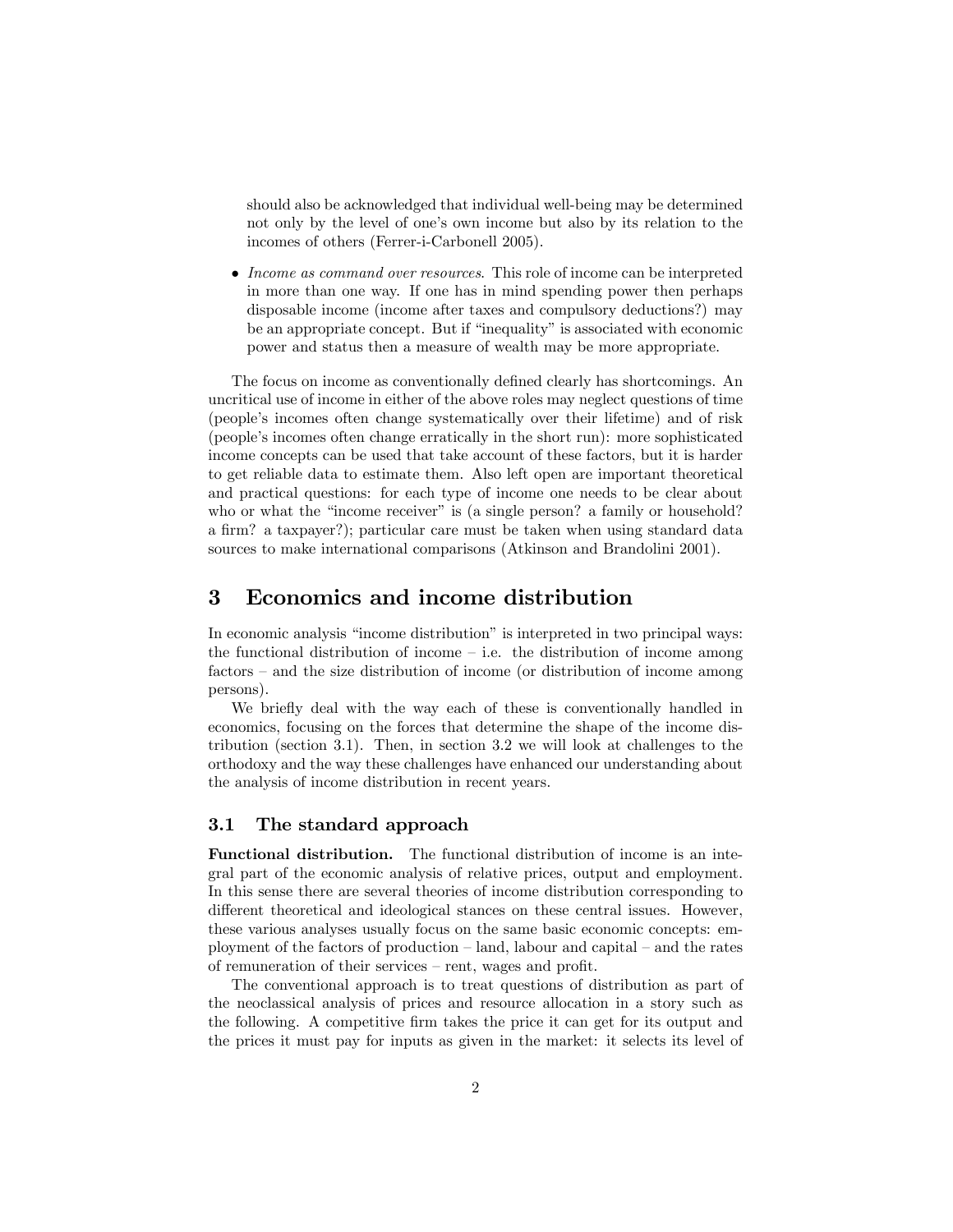output and adjusts its demand for inputs so as to maximise profits at those prices; each household takes as given the prices paid to it for the labour services supplied by members of the household just as takes as given the prices to be paid for goods and services it needs, and: it adjusts the quantities of the goods and services demanded or supplied in the market so as to maximise satisfaction within the limitations imposed by its budget. In this story prices adjust so as to ensure equilibrium in all markets: equilibrium means that aggregate supply of each commodity is at least as great as aggregate demand. In particular factor incomes, the reward for each type of labour, each natural resource and capital asset is determined by its market clearing price. So the functional distribution of income – the issue referred to directly by Ricardo in the epigraph – is in this way automatically determined by the market mechanism. Shocks to the system – for example changes in the stock of natural resources alters, or a shift in the preference patterns of consumers  $-\text{will change the income distribution through}$ this mechanism as prices adjust to new equilibrium levels.

Personal distribution. The distribution of income between persons or between households can be fitted into the above scenario. Key decisions that determine incomes in the long run can each be analysed as particular cases of the household's optimization problem: household saving, self-investment in human capital or the purchase of education for children are determined by price signals. To complete the theory of income distribution within this framework one also needs a description of the system of property rights that prevails within the community. The question of who owns the natural resources, the capital equipment and the profits of the firms is central to the determination of household incomes: household budgets are jointly determined by market prices and property rights and will be affected by a change in the pattern of ownership, or in the system of ownership.

However, more is required to complete the personal income distribution story. In order to draw conclusions about the distribution of income in the long-run one also needs to consider the evolution of property rights across the generations.(Piketty 2000).This will depend, among other things, on how families are formed (do the rich predominantly marry the rich?<sup>2</sup> do the poor have more children?) on the motives for bequeathing wealth to the next generation (do parents compensate disadvantaged children? is the amount bequeathed the outcome of dynastic optimisation or largely a matter of chance?<sup>3</sup> ) and the role of the State through taxation (Cremer and Pestieau 2006).

#### 3.2 Challenges and developments

The orthodox neoclassical story outlined in section 3.1 has been called into question on account of its restrictive assumptions concerning the economic processes involved. Because these assumptions are central to the theory rather than be-

<sup>&</sup>lt;sup>2</sup> See for example Fernández et al.  $(2005)$ , Liu and Lu  $(2006)$ .

 $3$  See for example Arrondel and Laferrère (2001), Kopczuk and Lupton (2007).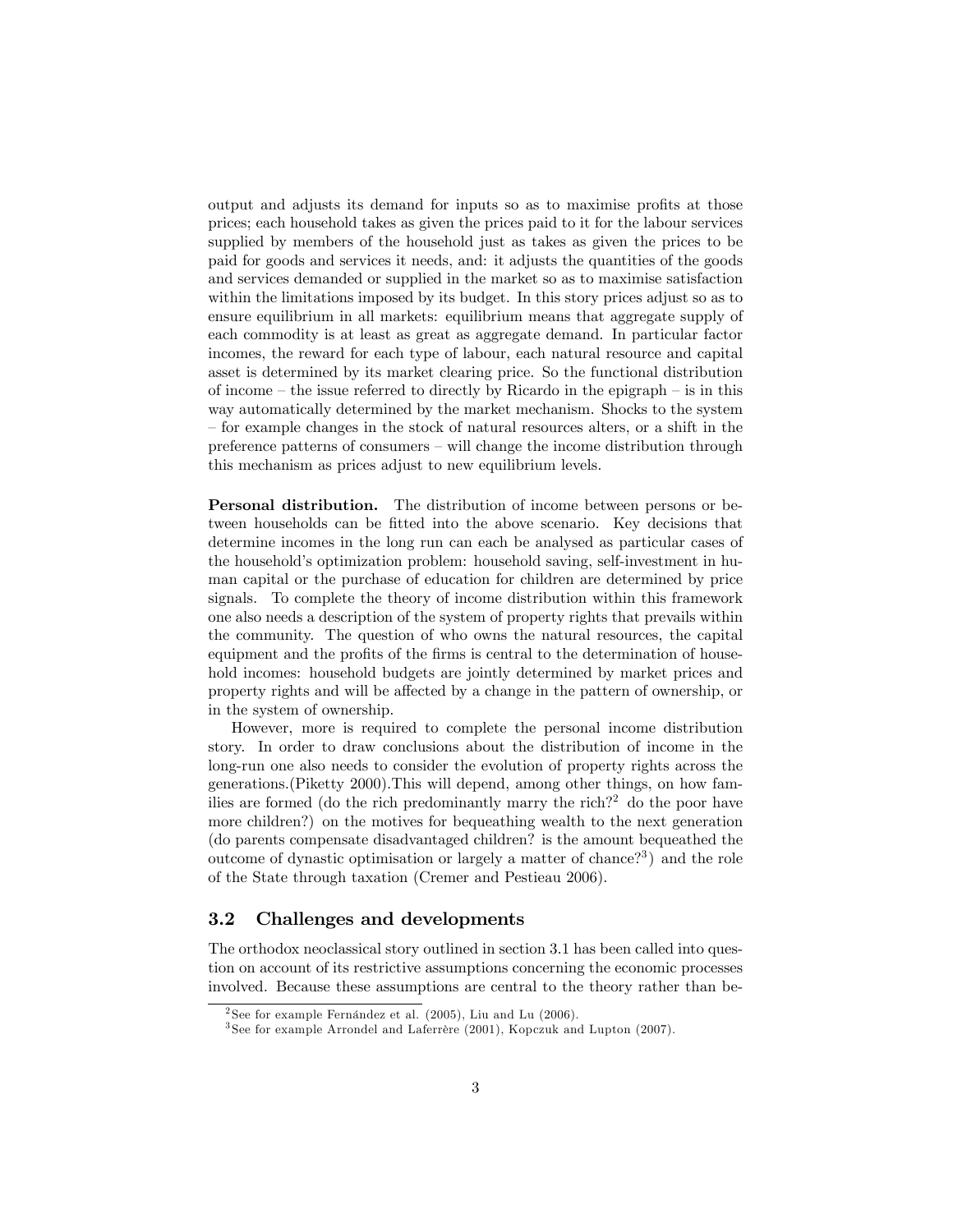ing merely convenient simplifications, many economists have questioned the relevance of various aspects of the standard account of income distribution. We may briefly mention three points of focus.

The role of prices. The predominant interest of neoclassical orthodox theory of income distribution in smooth adjustments to market clearing equilibria may be inappropriate to a theory of the functional distribution of income. As a response to this, economists who are strongly influenced by Keynes's approach to macroeconomics have developed a number of alternative theories of the functional distribution of income using components of the Keynesian system, for example the work of Kaldor (1955) and Pasinetti (1962). Key features of such alternative theories are rule-of-thumb savings decisions by capitalists and workers and a rigid technique by which labour and capital are combined to produce output; they play a role in some of the modern theory of growth and its relationship to factor incomes (Bertola 1993).

Monopoly power. The standard theory neglects barriers to competition and the monopoly power as of secondary importance in the competitive market story. Restraints on competition  $\overline{\phantom{a}}$  in the form of segmentation of the labour market and outright discrimination  $-$  are of major importance in analysing the lower tail of the size distribution of earnings; and monopoly power may be particularly important in the upper tail, for example, in the determination of earnings in professions with restricted entry. Monopolistic pricing by firms has also been seen as of prime importance in the functional distribution of income (Kalecki 1939): such power plays an important part in the Marxian concept of exploitation and in distribution theories based on struggle between classes representing different factors of production. The assumption of competition is also likely to be inadequate in analysing economics that have a substantial public sector.

Modern treatments of the labour market take seriously the problem of monopsony by powerful firms in determining labour incomes and the potential role for a minimum wage (Manning 2003).

Information. The standard story in section 3.1 assumes effectively perfect information on the part of economic agents. However, uncertainty is itself a potent force generating inequality in both labour income and income from assets, in that the rich not only are better able to bear risk but also may have superior information which can be exploited in the stock market and the labour market. Moreover, some of the barriers to competition may have been erected by firms in response to uncertainty. Hence considerable interest has developed in the distributional implications of theories of output, employment and the structure of wages that explicitly incorporate imperfect information, in particular screening and signalling, phenomena that may result in equilibrium income inequality (SalaniÈ 1997). Because of imperfect information it is in the interest of economic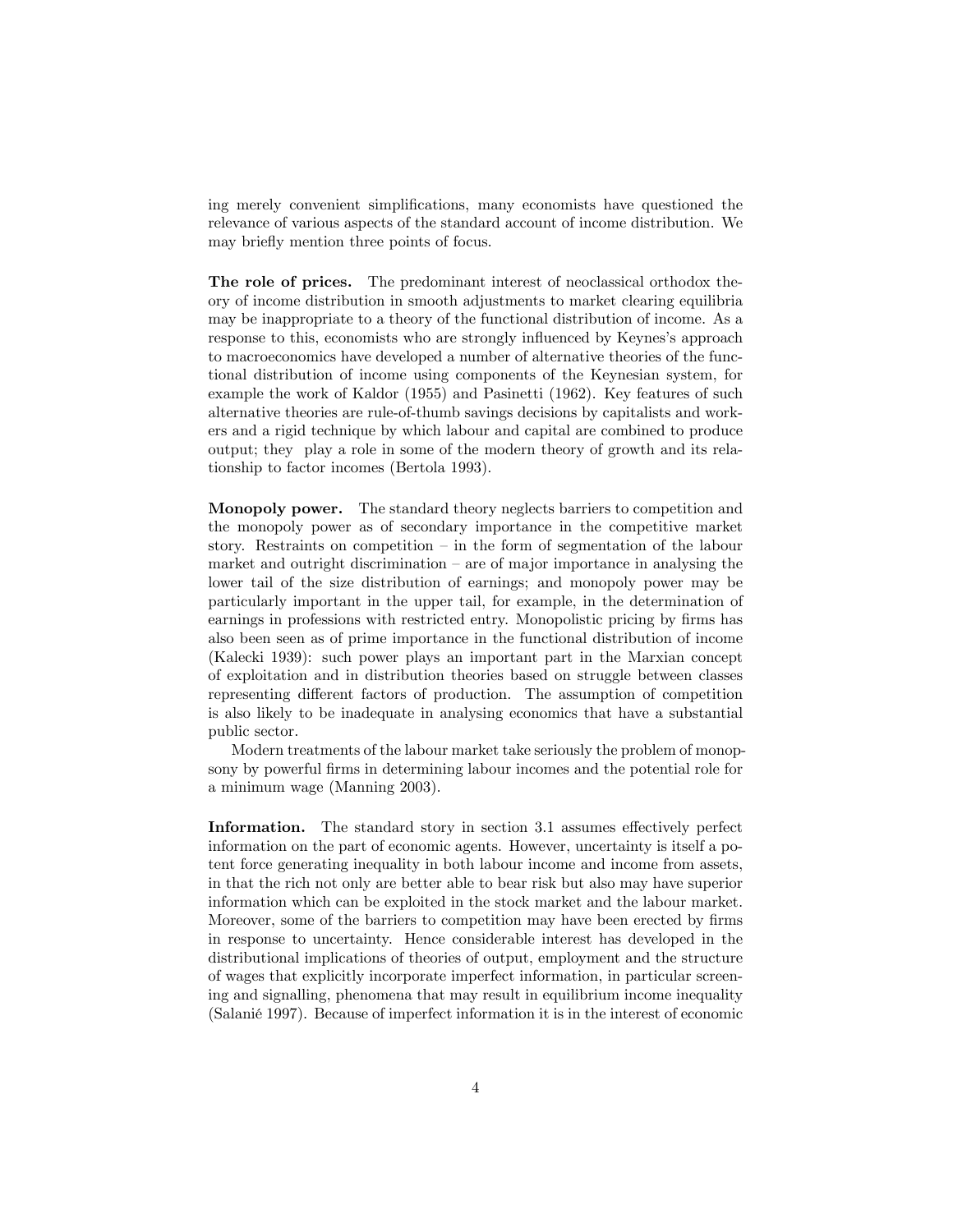

Figure 1: Parade diagram, US income before tax 2003

agents to make use of social networks formed from social contacts which may also buttress equilibrium (Ioannides and Loury 2004, Manski 2000).

## 4 The personal distribution

#### 4.1 Representations of income distribution

Let us first examine the problems of depicting and interpreting the personal income distribution; then we will briefly consider the merits of formal modelling.

Statistical tools. To present the bald facts about income inequality one could just draw an empirical frequency distribution (histogram). But it is worth considering two other presentations of the data that have become familiar in the literature; we will illustrate the techniques using readily available tax data from the United States.

The background story for the first presentation is eloquently set out in Pen  $(1974).<sup>4</sup>$  Imagine that each person's height were in proportion to his income and that the entire population were to file past in a parade that lasted exactly one hour. If we do this thought experiment for the US then the picture that emerges is that shown in Figure  $1<sup>5</sup>$  It is clear that this is just the inverse of the

<sup>&</sup>lt;sup>4</sup>Pen's story was originally told for the UK and for income distribution data from the 1960s. Nevertheless the central message is still valid for the 21st century and for other countries' data.

 $5$ Source: http://www.irs.gov/taxstats/indtaxstats/article/0,,id=134951,00.html. Table 1.1–2003, Individual Income Tax Returns, Selected Income and Tax Items, by Size and Ac-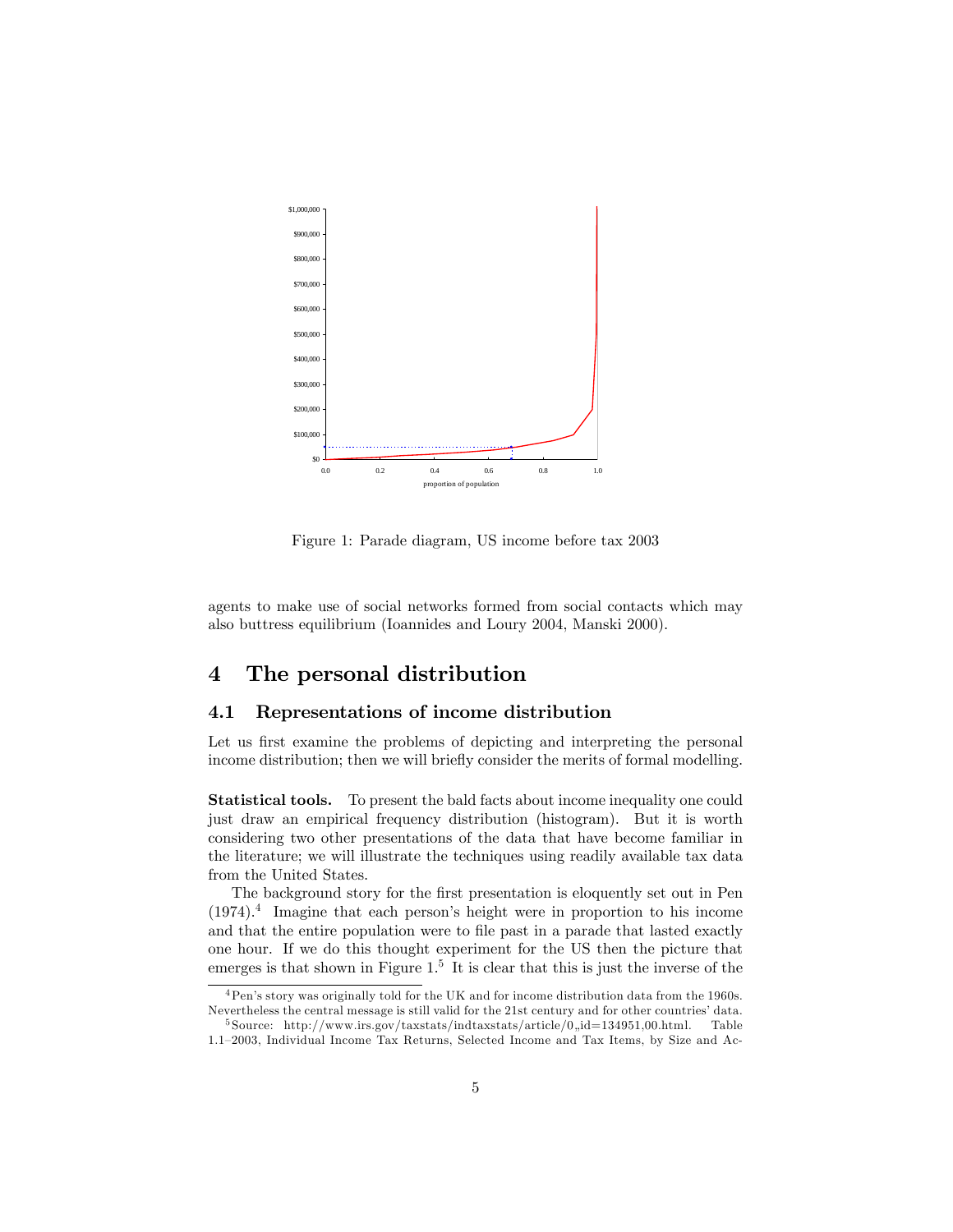conventional distribution function F: if x is income then  $p = F(x)$  gives the proportion of the population with incomes less than or equal to  $x$  and Figure 1 just plots x against  $p$ . One standard feature of empirical income distributions emerges clearly from the diagram: the dotted line depicts the position of the person with average income (\$48,889) and it is clear that this is more than twothirds along in the parade (so that the mean is substantially greater than the median).



Figure 2: Lorenz Diagram, US income before tax 1987 and 2003

The second standard presentation is shown (using the same data source) in Figure 2. The horizontal axis is just as for Figure 1: on the vertical axis is plotted s, the income shares of the population. The Lorenz curve (Lorenz 1905) is a graph of income shares against population shares for a particular distribution so that a particular  $(p, s)$  point can be read as "the bottom 100p% of the population receive  $100s\%$  of total income.<sup>86</sup> It is clear that this graph captures an intuitive concept of inequality comparison: to see this Figure 2 also includes the corresponding graph for 1987; note that the share of the bottom 50% of the population ( $p = 0.5$ ) in 2003 is unambiguously less than in 1987 and that the same conclusion would have been obtained if we had chosen any other p-

cumulated Size of Adjusted Gross Income. These data do not embody the ideal definition of income and income-receiver for welfare analysis (below) but they can be conveniently used to illustrate all the techniques presented here. The data have been truncated below to eliminate negative and zero incomes to provide a consistent distribution that can be used in all the presentation techniques covered below  $P$ en (1974) did not truncate his data, but used only the parade presentation.

 $6$ Two points to note. (1) Because the population is implicitly arranged in ascending order of income the graph must be increasing and convex and start from  $(0, 0)$ . (2) If there were perfect equality then everywhere we would have  $p = s$  and the Lorenz curve would be a straight line; following convention this has been drawn in Figure 2.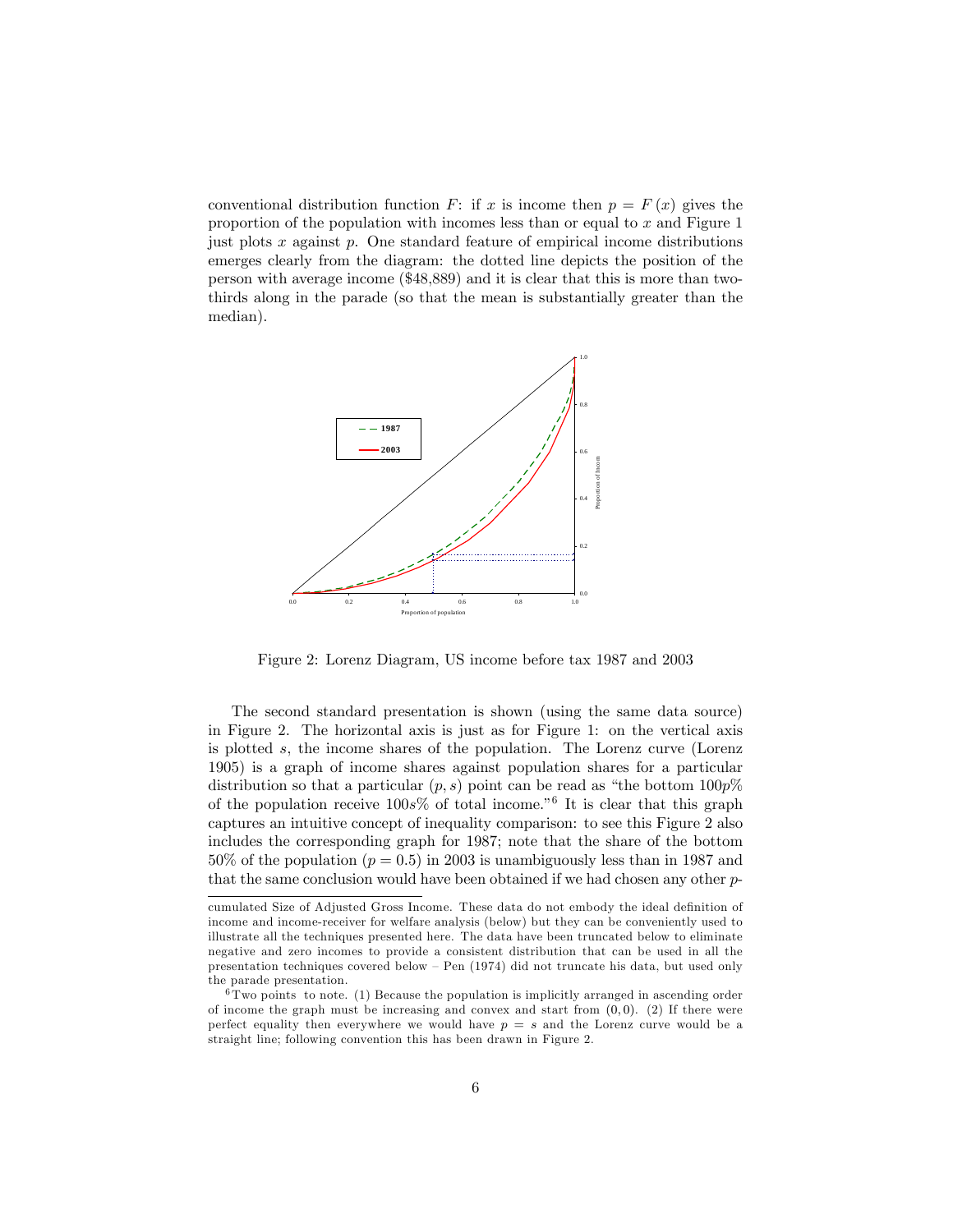value; so according to this "shares ranking" income seems to be more unequally distributed in 2003 than in 1987. One might wonder whether the intuition could or should be formalised: this point is taken up in section 5 below.



Figure 3: Pareto Diagram: US Pretax Income 2003 ( $\alpha = 1.95$ )

Modelling the distribution. Once one considers anything beyond the simplest example of interpersonal income distribution there is a strong temptation to find some way of simplifying the representation of the distribution and its associated inequality. One way of doing this is to use a parametric model  $-\text{in other}$ words a suitable *functional form*, where "suitability" is interpreted as meaning that the salient features of the empirical distribution are captured. There are several candidate functional forms borrowed from statistics including the lognormal, beta and gamma distributions (Cowell 2007, Kleiber and Kotz 2003), but of particular interest is Pareto (1965)'s insight, all the more remarkable since it was based on the limited data available at the end of the 19th century. Figure 3 presents the same information as that presented in Figure 1 but now it plots  $1 - F(x)$  against income x, each on a logarithmic scale. A naked-eye inspection suggests that the points where  $x$  is at least \$50,000 lie almost on a straight line, as shown.<sup>7</sup> If one accepts the straight-line representation on this diagram for  $x \ge x_0$  where  $x_0 := $50,000$  then in this income range we have

$$
F(x) = 1 - \left[\frac{x}{x_0}\right]^\alpha
$$

 $7$ For demonstration purposes this has been fitted using OLS to the top 11 observations.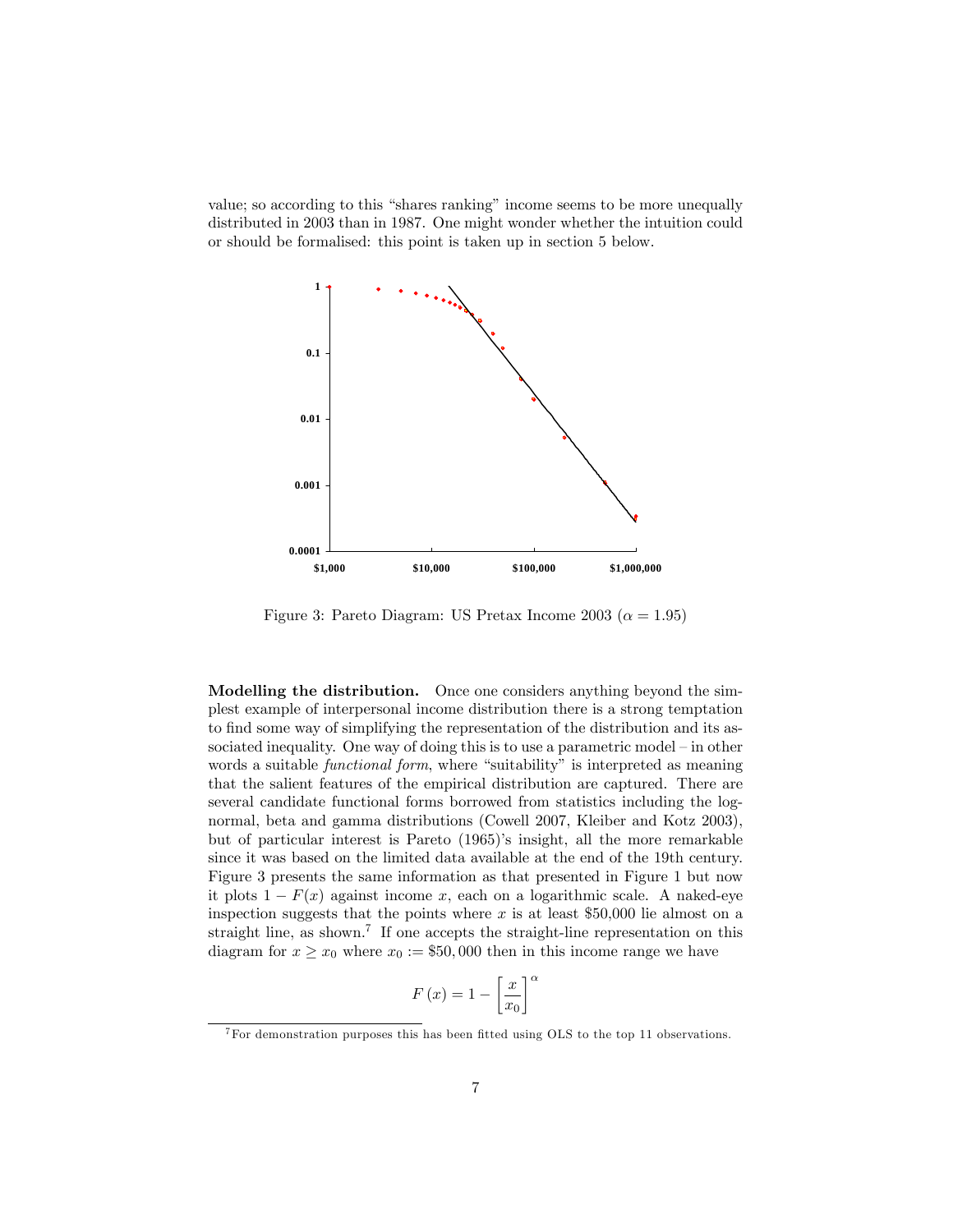where the parameter  $\alpha$  is the slope of the fitted line in Figure 3.

Clearly the advantage of this is that the complexity of the distribution is reduced to a single parameter  $\alpha$  – the lower is the value of this parameter, the "fatter" is the tail of the associated frequency distribution and, in some sense, the higher is the inequality displayed by the distribution. Some of the disadvantages are obvious: no attempt is made to capture information from the bottom end of the income distribution, the estimate of  $\alpha$  may be quite sensitive to the statistical method employed (Cowell and Victoria-Feser 2007) and the use of  $\alpha$  as an indicator "equality" is based on nothing stronger than an informal impressionistic argument.

From the time of Pareto's discovery of this relationship (1896) there has been interest in whether it somehow characterises a "law" of income distribution whether the straight-line approximation described above is generally a good one (it is) and whether it is reasonable to assume that across countries there is a natural tendency for  $\alpha$  to approach one particular value (it isn't) (Persky 1992).

#### 4.2 Income distribution: recent developments

A renewed interest in income distribution has developed because of recent history of the personal income distribution. After several decades of apparent stasis from the late 1970s onwards there has been a remarkable increase in the dispersion of incomes in many countries. Figure 4 (taken from Piketty and Saez  $2003$ ) demonstrates one aspect of the situation for the case of the USA:<sup>8</sup> this charts the shares of the topmost income receivers over the 20th century.

The apparent secular increase in inequality is in both income derived from assets (note the role played by capital gains in this) and in labour income. This latter component has been driven by a recent increased dispersion of wage rates in industrialised countries (Gottschalk and Smeeding 1997, 2000); explanations for this remarkable phenomenon have been sought in the effects of technological advances on wage dispersion via productivity growth(Acemoglu 2002, Blau and Kahn 1996, Goldin and Katz 1996, Krueger 1993, DiNardo and Pischke 1997) and in the effects of international trade (Burtless 1995, Krugman and Venables 1995, Marjit and Acharyya 2003, Richardson 1995),

## 5 Inequality

To pass from the description and analysis of income distribution to a systematic consideration of inequality one needs to address a number of questions about the value judgments implicit in inequality comparisons and a number of ethical and practical questions associated with the use of an inequality measure.

 $8$ The increase in inequality shown by the shares ranking (Figure 2) is consistent with this: in contrast to Figure 2 which plots the income share  $s$  of the bottom  $p$  of the population, Figure 4 plots  $1 - s$  (corresponding to the top  $1 - p$  of the population) against time.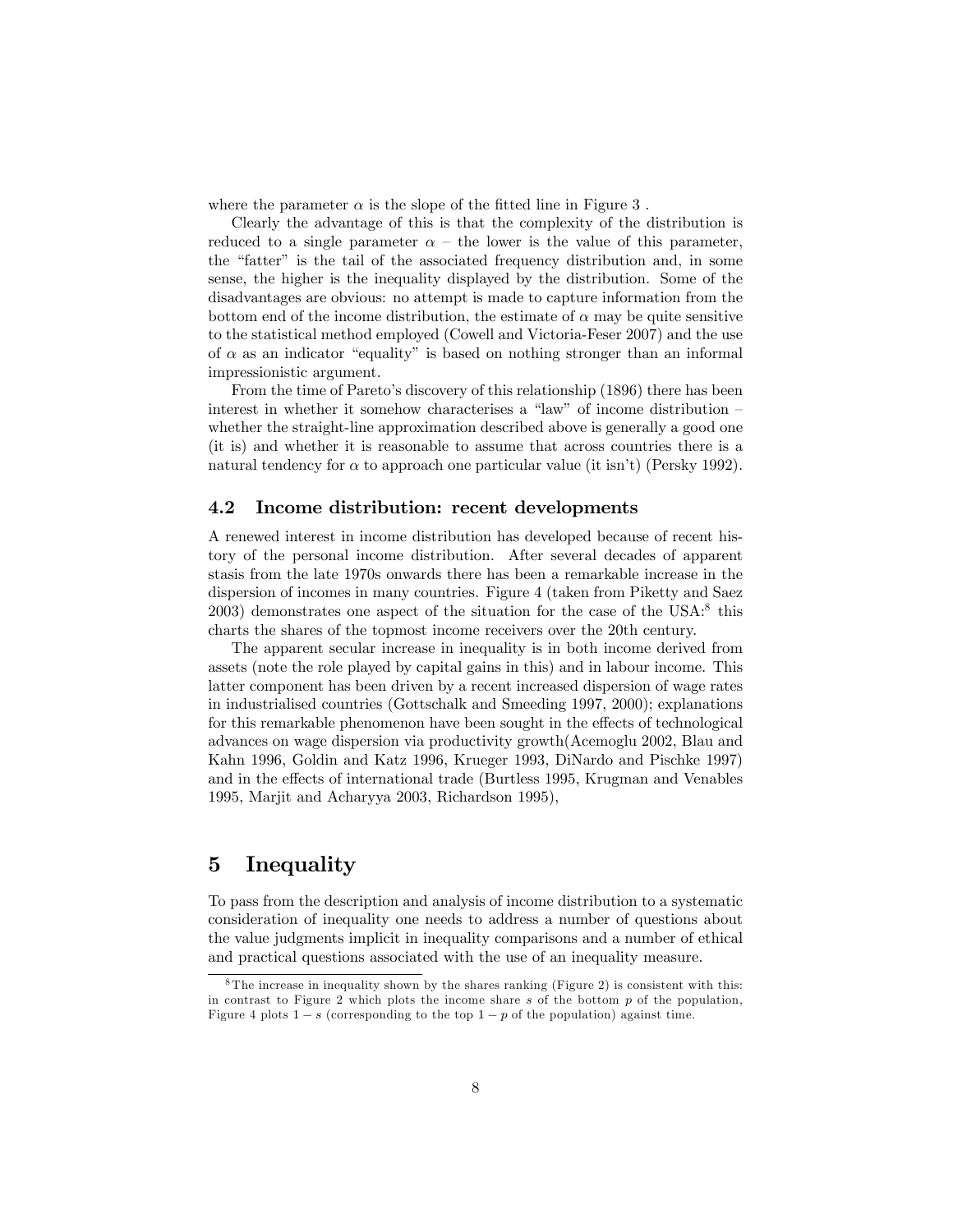

Figure 4: Top income shares in the United States

#### 5.1 Connections with income distribution

Values. Perhaps the overriding question is, why one should be concerned with inequality? The standard answer is that it is rooted in an ethical approach to distributional questions (Sen and Foster 1997). Further, social values are in turn related to individual concerns and views: people care about distributional fairness and they reveal a concern for fairness through their behaviour in experimental settings (Charness and Rabin 2002, Fehr and Fischbacher 2002, 2003); to some extent a concern for fairness is also revealed in surveys (Inglehart et al. 2004)

A fundamental concept that is usually applied in inequality comparisons captures an element of this fairness-in-distribution point. The transfer principle (Dalton 1920) states the following: take an *n*-person income distribution  $(x_1, x_2, ..., x_n)$  where  $x_i$  is the income of person *i*; for any *i* and *j* among these n persons consider the distribution formed by transferring a small amount of income  $\delta$  from i to j (so  $x_i$  is replaced by  $x_i - \delta$  and  $x_j$  is replaced by  $x_j + \delta$ ); then, if  $x_i < x_j$  the income distribution must become more unequal, if  $x_i > x_j$ the income distribution must become less unequal. We have seen a glimpse of this principle in the representation of the income distribution using the Lorenz curve (Figure 2): one can imagine the  $2003$  distribution being "created" from the 1987 distribution by a series of poorer-to-richer transfers that successively reduce the income shares of the poorer members of the community; this implies that the 2003 distribution (outer Lorenz curve) must exhibit greater inequality than the 1987 distribution (inner Lorenz curve) (Atkinson 1970).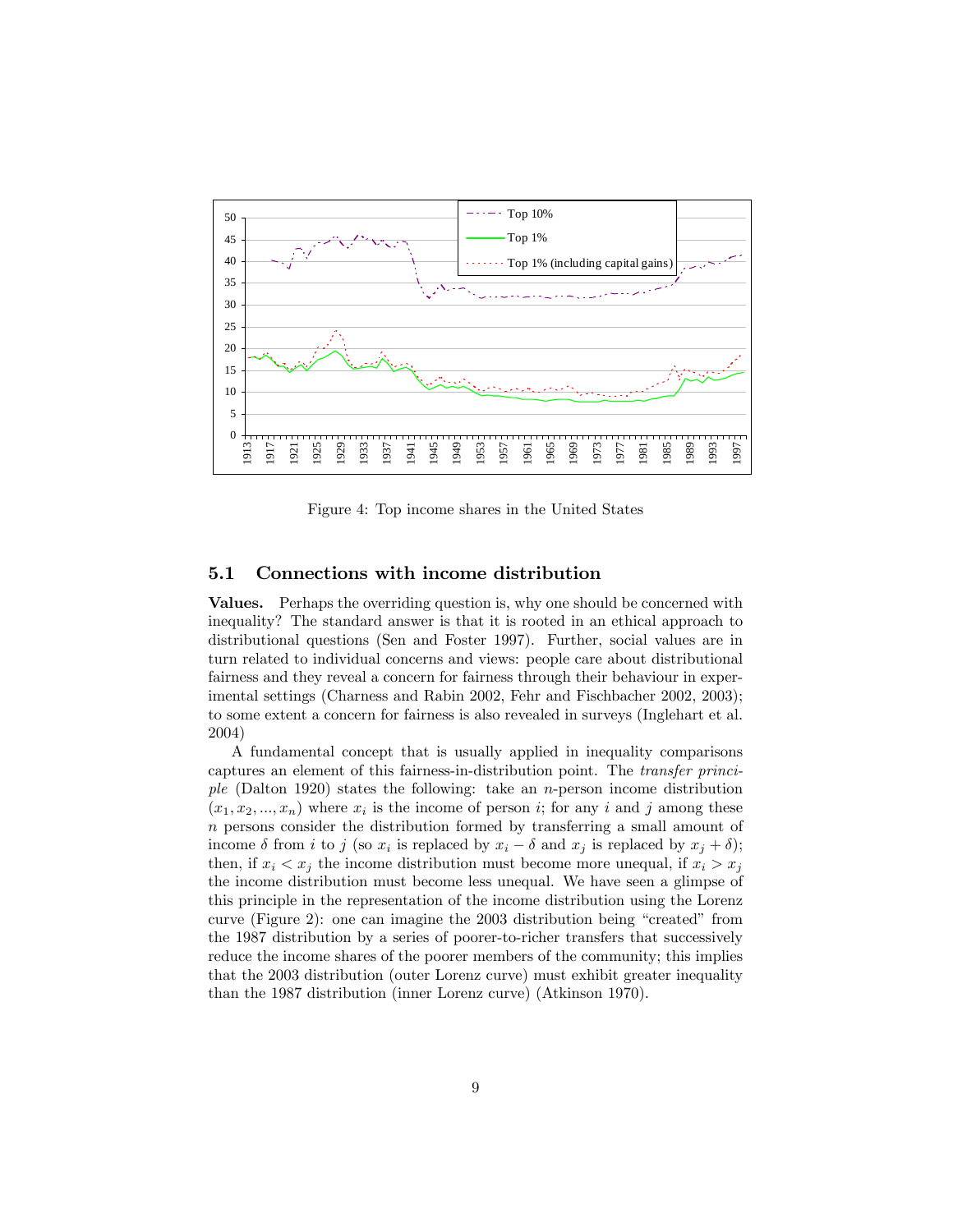Measurement. Why should one be interested in inequality measurement? One good answer is that the "shares ranking" outlined in section 4.1 is limited as a practical tool: the type of clear-cut conclusion drawn from Figure  $2$  ( $\degree$ 2003) is more unequal than  $1987$ ") is not always possible because in many instances the relevant Lorenz curves intersect; to resolve the apparent ambiguity in the Lorenz comparison a summary numerical value for each Lorenz curve is sought. An appealing intuitive way of doing this is to take the area trapped between the Lorenz curve and the equality line in Figure 2: the normalised value of this area<sup>9</sup> yields the *Gini coefficient*. Formally the Gini is defined as

$$
\frac{1}{2n^2\overline{x}}\sum_{i=1}^n\sum_{j=1}^n|x_i - x_j|,\tag{1}
$$

where  $\bar{x} := \frac{1}{n} \sum_{i=1}^{n} x_i$  denotes mean income. The formula (1) provides another simple and natural interpretation: take all the possible pairs of income-receivers in society  $(i, j)$  and compute the absolute difference between their incomes – the Gini is a normalised average of those differences.

In view of this attractive solution to the measurement problem, the question arises, why not just use the Gini coefficient to quantify inequality and leave the matter there? There are two main points in reply. First, there are other perfectly good summary statistics that combine intuitive appeal with familiarity and simplicity of computation; for example, one could use the *coefficient of* variation

$$
\sqrt{\frac{1}{n} \sum_{i=1}^{n} \left[\frac{x_i}{\overline{x}} - 1\right]^2},\tag{2}
$$

which is obviously related to the variance; this and other intuitively reasonable measures may deserve to be considered alongside the Gini coefficient.<sup>10</sup> Second, it may be more appropriate to base inequality measurement on some sort of social evaluation of income distribution rather than just on personal intuition.

#### 5.2 Welfare economics and distribution

In the context of income-distribution analysis social welfare can be represented as a value  $W(x_1, x_2, ..., x_n)$  where W is a function with "suitable" properties. It is commonly, though not universally, assumed that social-welfare function W can be written in additive form so that the social welfare associated with a particular income distribution is given by

$$
\sum_{i=1}^{n} u(x_i),\tag{3}
$$

<sup>&</sup>lt;sup>9</sup>Normalisation involves dividing this area by the area of the whole triangle, namely  $\frac{1}{2}$ . This is exactly the same as the formula given in 1.

 $10$  Because different inequality measures encode different information about the income distribution, thay can give qualitatively different answers in cases where Lorenz curves intersect: it is not hard to Önd cases where the Gini indicates that distribution A is more unequal than distribution B, but that the coefficient of variation indicates the opposite.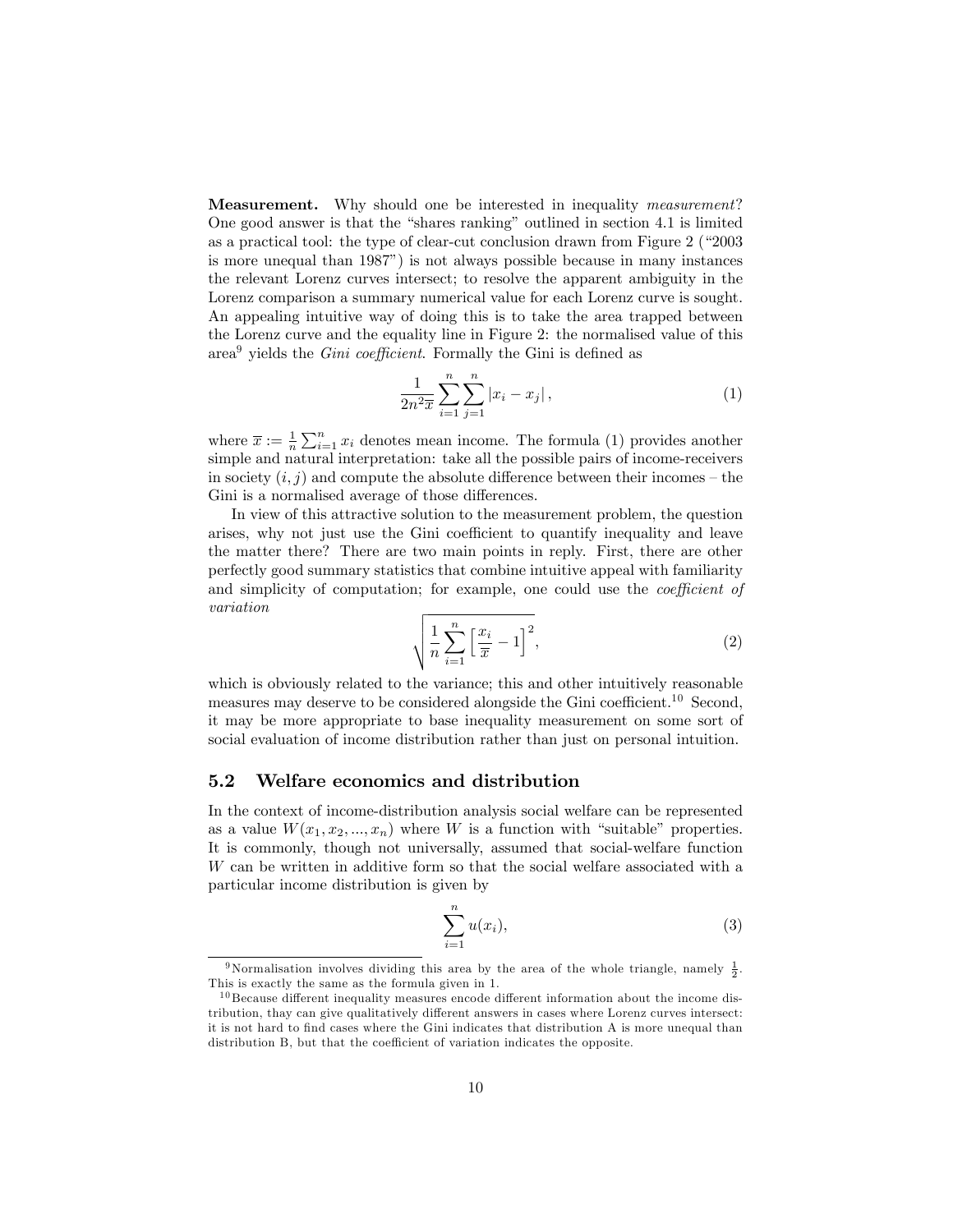

Figure 5: Social evaluation function u, equally-distributed-equivalent income  $x^*$ and mean income  $\bar{x}$ 

where  $u$  is a "social-evaluation function" which is increasing (so that more income for person i means higher social welfare) and strictly concave (so that a poorer-to-richer transfer will reduce  $W$  – the transfer principle again). An example of this type of function is given in Figure 5. Let us look at two important ways in which this apparatus is used.

Welfare dominance. For the above special type of  $W$ -function there is a nice relationship with the Lorenz concept. For any distribution construct the Generalised Lorenz Curve (GLC) by multiplying each income share by the mean of the distribution; then if the GLC for distribution A lies somewhere above and nowhere below the GLC for distribution B social welfare must be higher in A than in  $B$  for every possible  $W$  of the above type (Shorrocks 1983).

Figure 6 draws the GLCs for the US data that we used earlier: it is clear that the two curves intersect, but what does this mean? Both average income and inequality increased over 1987-2003; social welfare increased because of the first effect and decreased because of the second, but neither of the two effects dominates; different Ws, corresponding to different specifications of u in  $(3)$  will yield different conclusions as to whether welfare rose (because of the growth in total income) or fell (because of the more unequal shares in total income).

Welfare-based inequality measurement. Find the income level which, if received by everyone, would yield the same level of social welfare. From (3) this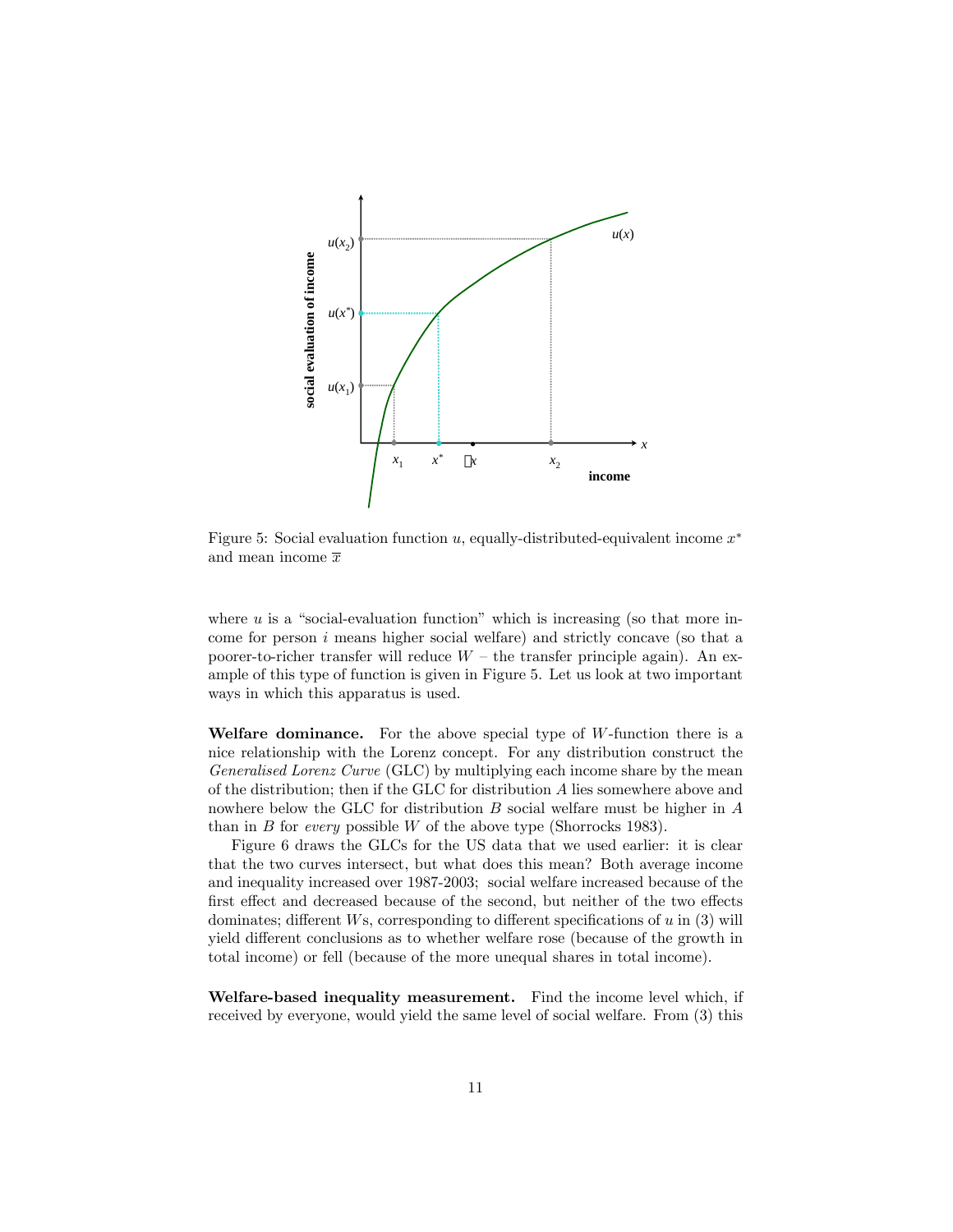

Figure 6: Generalised Lorenz Diagram. US income before tax 1987 and 2003 (in 2003 \$)

is a number  $x^*$  such that

$$
u(x^*) = \frac{1}{n} \sum_{i=1}^{n} u(x_i).
$$
 (4)

 $x^*$  is a effectively a dollar measure of social welfare and is illustrated in Figure 5, for a two-person income distribution  $(x_1, x_2)$ . If  $x_1$  and  $x_2$  are moved further apart from each other then clearly the gap between  $x^*$  and the mean  $\overline{x}$  increases; so we could use the proportionate size of this gap,  $1 - x^*/\overline{x}$ , as an index of inequality. In the special case where  $u(x)$  takes the form  $\frac{1}{1-\varepsilon} [x^{1-\varepsilon}-1]$  this concept yields the class of Atkinson indices (Atkinson 1970):

$$
1 - \left[\frac{1}{n}\sum_{i=1}^{n} \left[\frac{x_i}{\overline{x}}\right]^{1-\varepsilon}\right]^{\frac{1}{1-\varepsilon}}
$$
(5)

The number  $\varepsilon$ , the degree of relative inequality aversion, is a parameter that characterises individual members of the class of inequality and may take any positive value.<sup>11</sup> It encapsulates the imputed social values regarding inequality: at the limiting value of zero one is imputing complete indifference to inequality, so that social welfare is measured by mean income  $(x^* = \overline{x})$ ; as successively higher values of  $\varepsilon$  are considered we are imputing a higher premium on inequality and, for any given income distribution, the gap between  $x^*$  and  $\overline{x}$  will increase.

<sup>&</sup>lt;sup>11</sup> The limiting form of u as  $\varepsilon \to 1$  is log(x) and the limiting form of (5) as  $\varepsilon \to 1$  is 1 –  $\exp\left(\frac{1}{n}\sum_{i=1}^n\log(x_i/\mu)\right)$ .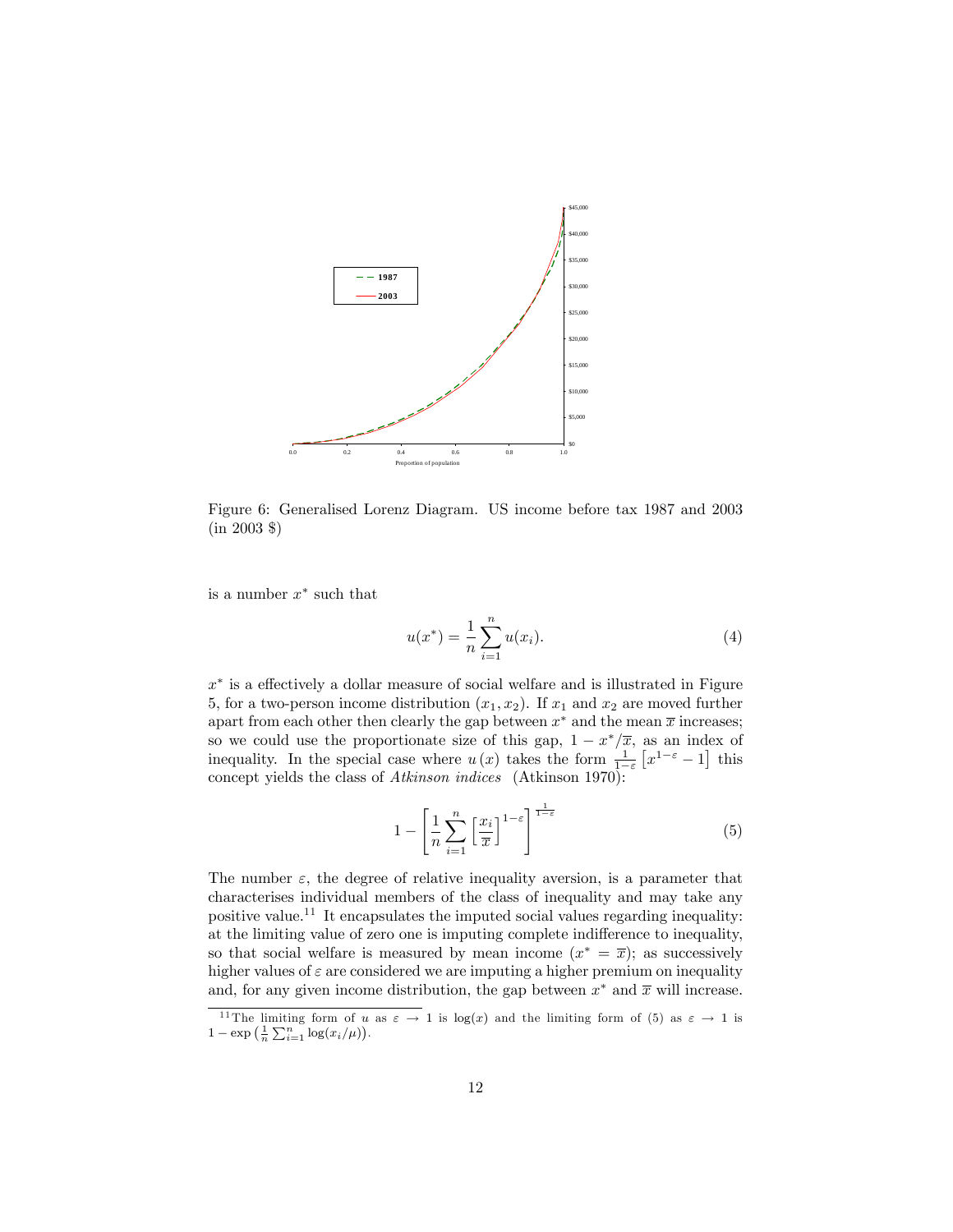To illustrate, suppose we calculate social welfare for the 1987 and 2003 income-distribution data, taking this specific form of the social-evaluation function  $u$ . We can do this using the equally-distributed equivalent income  $x^*$ : for successively higher values of inequality-aversion  $\varepsilon$  we will get lower values of  $x^*$ in each of the two years. The results are depicted in Figure 7: for low values of  $\varepsilon$  (close to indifference to inequality) welfare is clearly higher in 2003, reflecting the higher mean income in that year; but for higher values of  $\varepsilon$  (above about 0.76, where the curves cross) the premium being put on inequality is so high that welfare is counted as higher in 1987 than in 2003.



Figure 7: Social welfare for different degrees of inequality aversion. US income before tax 1987 and 2003 (in 2003 \$)

## 6 New directions?

Two broad channels show considerable promise for the immediate future of research on income distribution and inequality.

Data developments The availability of new, reliable data sources almost inevitably has a stimulating effect on research. The development of micro-data on incomes in developing economies has facilitated not only the analysis of income distribution within each country concerned but the tricky question of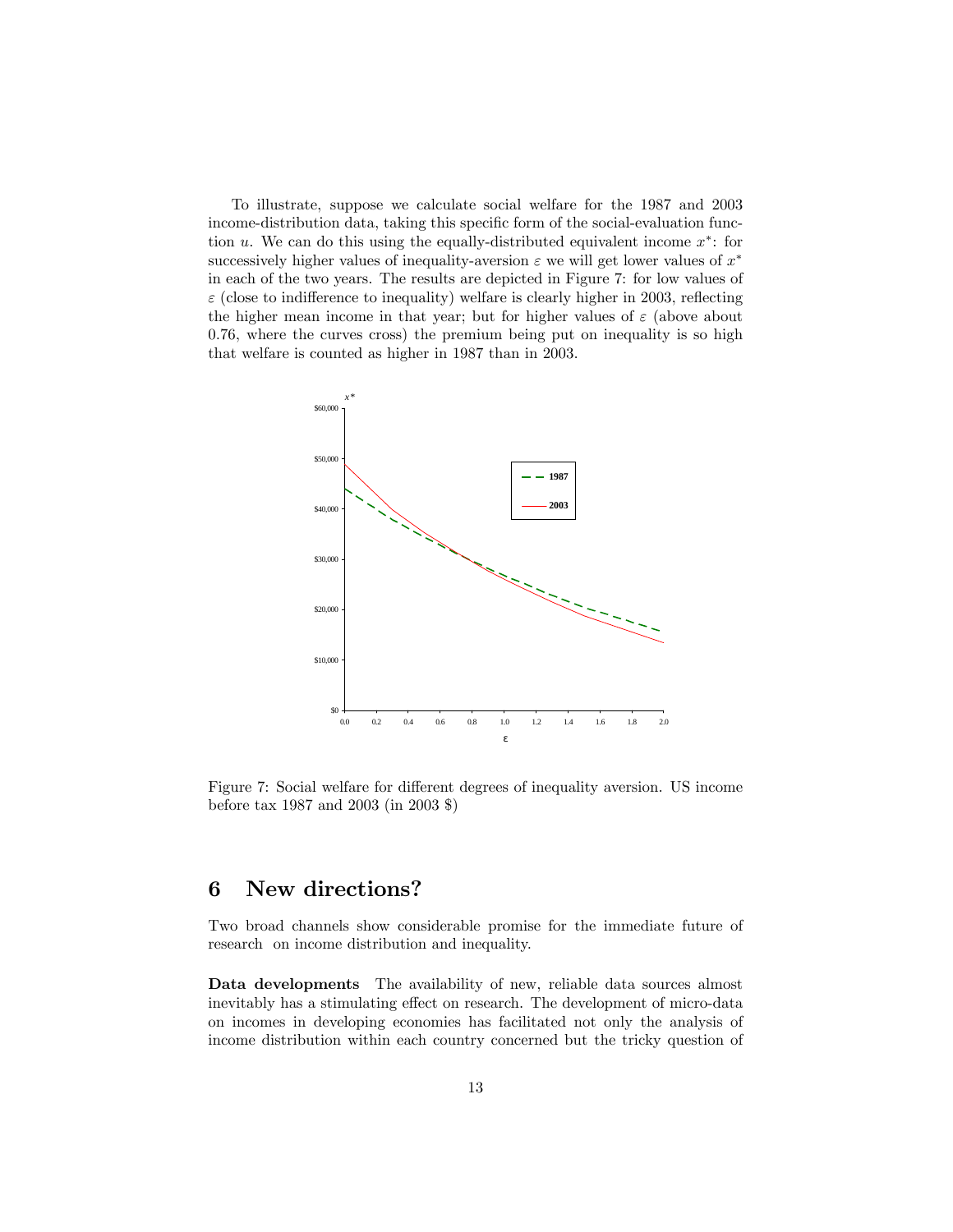meaningful international comparisons. It enables one to better address questions such as whether inequality is good for growth (Aghion et al. 1999) and the directions that the world distribution of income is taking (Sala-i-Martin 2006).

However, as Figure 4 shows, significant improvements in data availability are not confined to developing countries. A renewed interest in the fine detail of the income distribution among the seriously rich has led to the synthesis of data from tax authorities that has added a new perspective to international comparisons Piketty (2007); new work making available micro-data on wealth will also enhance understanding of what is going on in the upper tail of the income distribution (Sierminska et al. 2006).

Inequality and the basis for social intervention The idea of inequality has long been associated with public policy prescriptions, addressing questions of whether more resources should be devoted to redistributive programmes, the meaning of tax progression and so on. For the last 35 years or so this literature has largely been based on essentially a welfarist approach to social judgments (Sen 1979). Moreover the particular form of welfarism has typically been rather narrow: the nature of inequality and of inequality aversion has been sought in a kind of social analogy with risk and risk-aversion.

Recent years have seen a reappraisal of this theoretical underpinning. The analysis of preferences under uncertainty and of preferences has been developed to richer models than simple expected-utility and to encompass broader concepts of risk-aversion (Chateauneuf et al. 2004); this is leading to parallel developments in the treatment of the concept of inequality aversion (Chateauneuf and Moyes 2000). Furthermore the growing appreciation of the contribution of "behavioural public economics" (Bernheim and Rangel 2005) has led to a search for an understanding of social-welfare criteria that are not based on simplistic models of individual rationality. Along with this a strong interest has developed in nonwelfarist policy prescriptions that are based on broader criteria of fairness and that show appropriate concern for individual responsibility (Fleurbaey 2008, Kanbur et al. 2006). This reappraisal has influenced thinking about the ethical basis of inequality analysis: Devooght (2007) has examined a responsibility-sensitive approach to income inequality and Cowell and Ebert (2004) have shown how alternative philosophical approaches to welfarism can be encapsulated in inequality measures that are related to concepts of deprivation.

These developments are likely to ensure that concerns with inequality will remain high on the socio-economics research agenda for some time to come.

#### References

- Acemoglu, D. (2002). Technical change, inequality, and the labor market. Journal of Economic Literature  $\mu$ 0, 7–72.
- Aghion, P., E. Caroli, and C. Garcia-Penalosa (1999). Inequality and economic growth: The perspectives of the new growth theories. Journal of  $Economic$  Literature 37, 1615-60.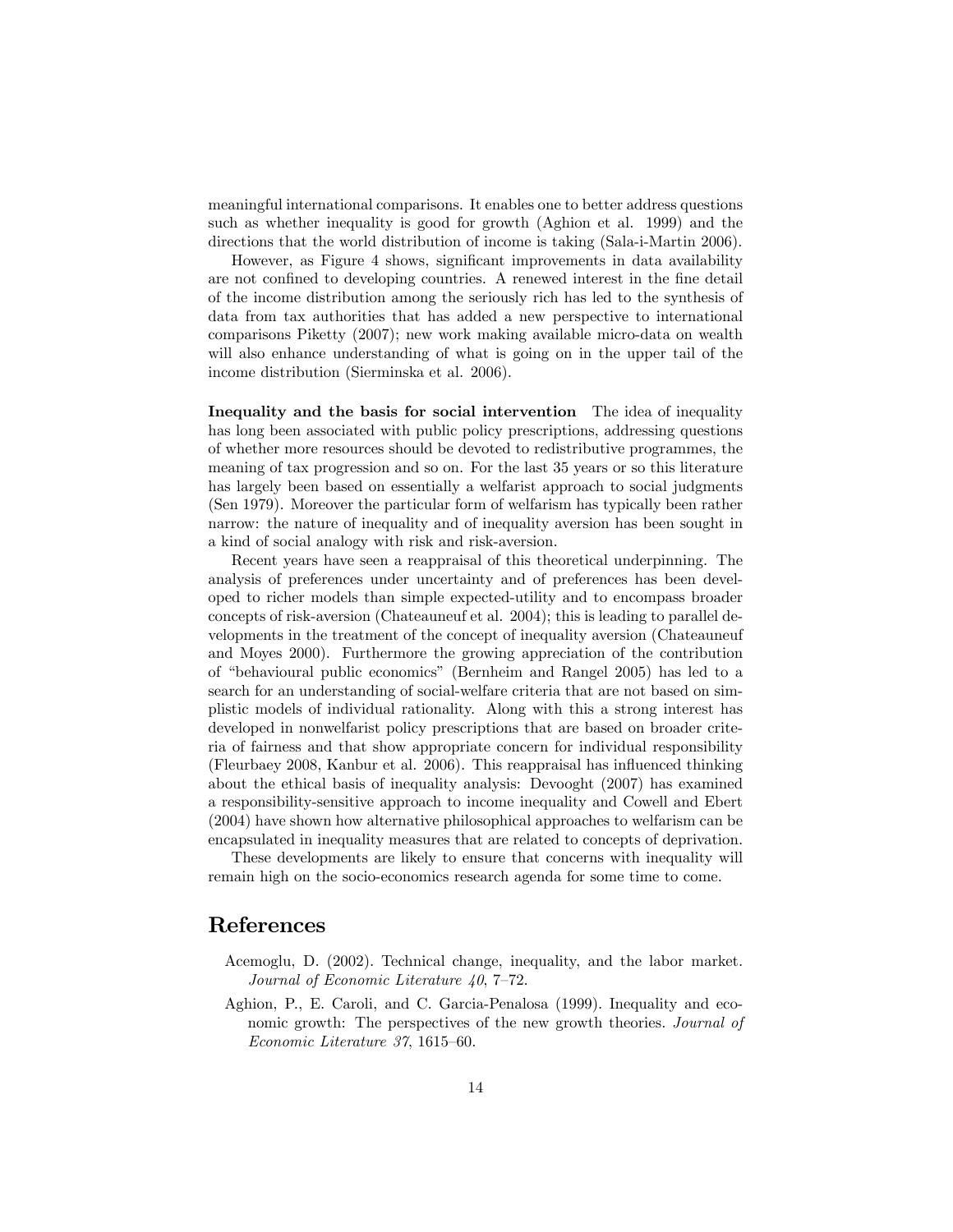- Arrondel, L. and A. Laferrère (2001). Taxation and wealth transmission in France. Journal of Public Economics 79, 3-33.
- Atkinson, A. B. (1970). On the measurement of inequality. Journal of Economic Theory 2, 244–263.
- Atkinson, A. B. (1997). Bringing income distribution in from the cold. The  $Economic Journal$  107, 297-321.
- Atkinson, A. B. and A. Brandolini (2001). Promise and pitfalls in the use of secondary data-sets: Income inequality in oecd countries as a case study. Journal of Economic Literature 39, 771–799.
- Bernheim, B. D. and A. Rangel (2005). Behavioral public economics: Welfare and policy analysis with non-standard decision makers. Working Paper 11518, National Bureau of Economic Research, http://www.nber.org/papers/w11518.
- Bertola, G. (1993). Factor shares and savings in endogenous growth. The American Economic Review 83, 1184-1198.
- Blau, F. D. and L. M. Kahn (1996). International differences in male wage inequality: institutions versus market forces. Journal of Political Economy  $104(4)$ , 791–837.
- Blundell, R. and I. Preston (1998). Consumption inequality and income uncertainty. The Quarterly Journal of Economics 113, 603-640.
- Burtless, G. (1995). International trade and the rise in earinings inequality. Journal of Economic Literature  $33(2)$ , 800-816.
- Charness, G. and M. Rabin (2002). Understanding social preferences with simple tests. Quarterly Journal of Economics 117, 817–869.
- Chateauneuf, A., M. Cohen, and I. Meilijson (2004). Four notions of meanpreserving increase in risk, risk attitudes and applications to the rankdependent expected utility model. Journal of Mathematical Economics 40, 547-571.
- Chateauneuf, A. and P. Moyes (2000). Inequality measurement and theweakening of the transfer principle. Technical report, GRAPE.
- Cowell, F. A. (2000). Measurement of inequality. In A. B. Atkinson and F. Bourguignon (Eds.), Handbook of Income Distribution, Chapter 2, pp. 87–166. Amsterdam: North Holland.
- Cowell, F. A. (2007). Measuring Inequality (Third ed.). Hemel Hempstead: Oxford University Press.
- Cowell, F. A. and U. Ebert (2004). Complaints and inequality. Social Choice and Welfare  $23, 71-89$ .
- Cowell, F. A. and M.-P. Victoria-Feser (2007). Robust stochastic dominance: A semi-parametric approach. Journal of Economic Inequality 5,  $21-37$ .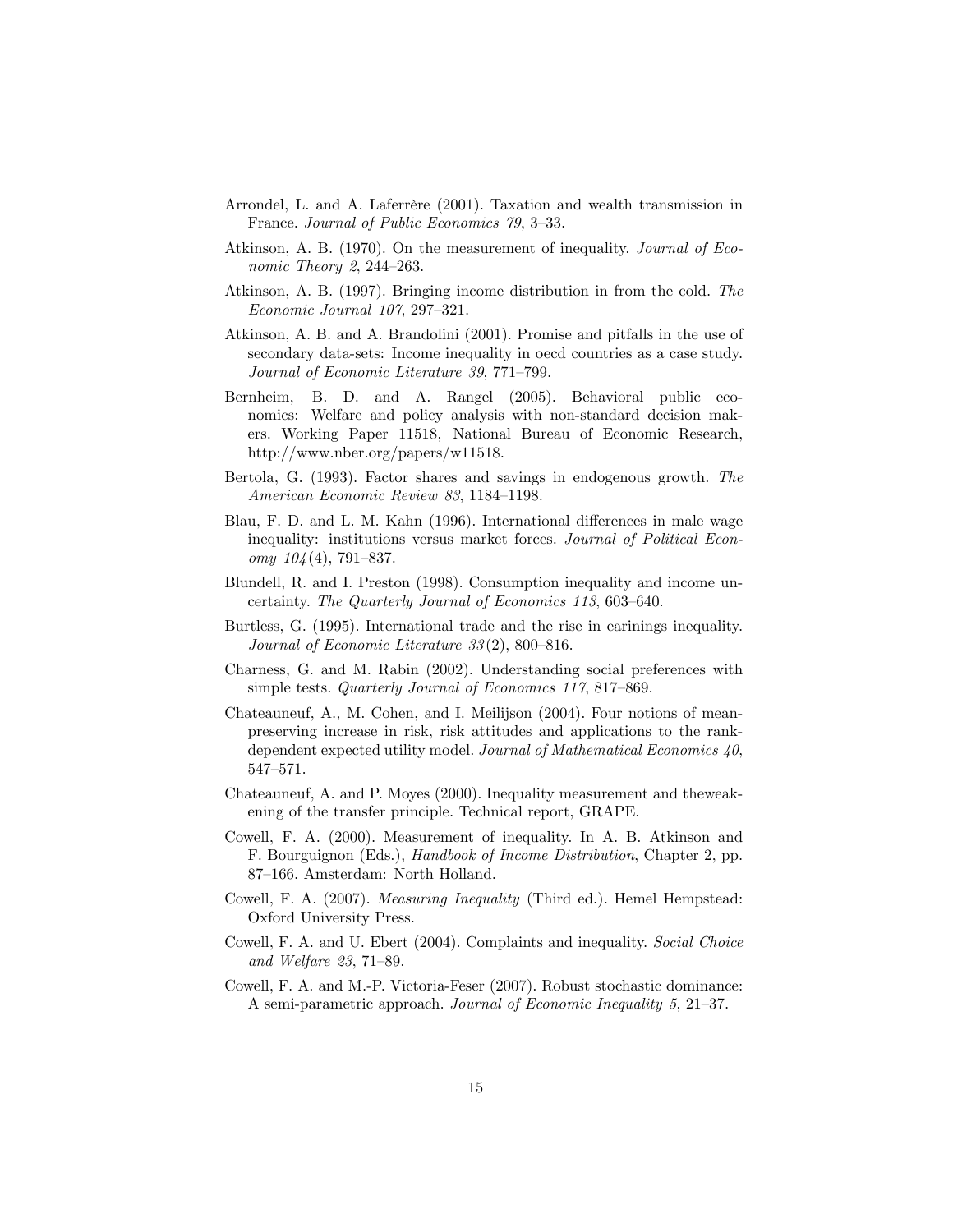- Cremer, H. and P. Pestieau (2006). Wealth transfer taxation: a survey of the theoretical literature. In L.-A. Gérard-Varet, S.-C. Kolm, and J. Mercier-Ythier (Eds.), Handbook of the Economics of Giving, Reciprocity and Altruism, Volume 1. Amsterdam: North Holland.
- Dalton, H. (1920). Measurement of the inequality of incomes. The Economic  $Journal 30, 348–361.$
- Devooght, K. (2007). To each the same and to each his own: A proposal to measure responsibility-sensitive income inequality. *Economica* 74.
- DiNardo, J. and J.-S. Pischke (1997). The returns to computer use revisited: Have pencils changed the wage structure too? Quarterly Journal of Economics 112, 291-303.
- Fehr, E. and U. Fischbacher (2002). Why social preferences matter  $-$  the impact of non-selfish motives on competition, cooperation and incentives. The Economic Journal 112,  $C1-C33$ .
- Fehr, E. and U. Fischbacher (2003). The nature of human altruism. Nature  $425, 785 - 791.$
- Fernández, R., N. Guner, and J. Knowles (2005). Love and money: A theoretical and empirical analysis of household sorting and inequality. Quarterly Journal of Economics  $120$ ,  $273-344$ .
- Ferrer-i-Carbonell, A. (2005). Income and well-being: an empirical analysis of the comparison income effect. Journal of Public Economics 89, 997–1019.
- Fleurbaey, M. (2008). Fairness, Responsibility and Welfare. Oxford University Press.
- Goldin, C. and L. F. Katz (1996). Technology, skill, and the wage structure: Insights from the past. American Economic Review 86, 252–257.
- Gottschalk, P. and T. M. Smeeding (1997). Cross-national comparisons of earnings and income inequality. Journal of Economic Literature 35, 633– 687.
- Gottschalk, P. and T. M. Smeeding (2000). Empirical evidence on income inequality in industrialized countries. In A. B. Atkinson and F. Bourguignon (Eds.), Handbook of Income Distribution, Chapter 3. Amsterdam: North Holland.
- Inglehart, R., M. Basáñez, J. Díez-Medrano, L. Halman, and L. Luijkx (Eds.) (2004). Human Beliefs and Values: A Cross-cultural Sourcebook based on the 1999-2002 Values Surveys. Mexico: Siglo Veinteiuno.
- Ioannides, Y. M. and L. D. Loury (2004). Job information networks, neighborhood effects, and inequality. Journal of Economic Literature  $42, 1056$ 1093.
- Kaldor, N. (1955). Alternative theories of distribution. The Review of Economic Studies  $23, 83-100$ .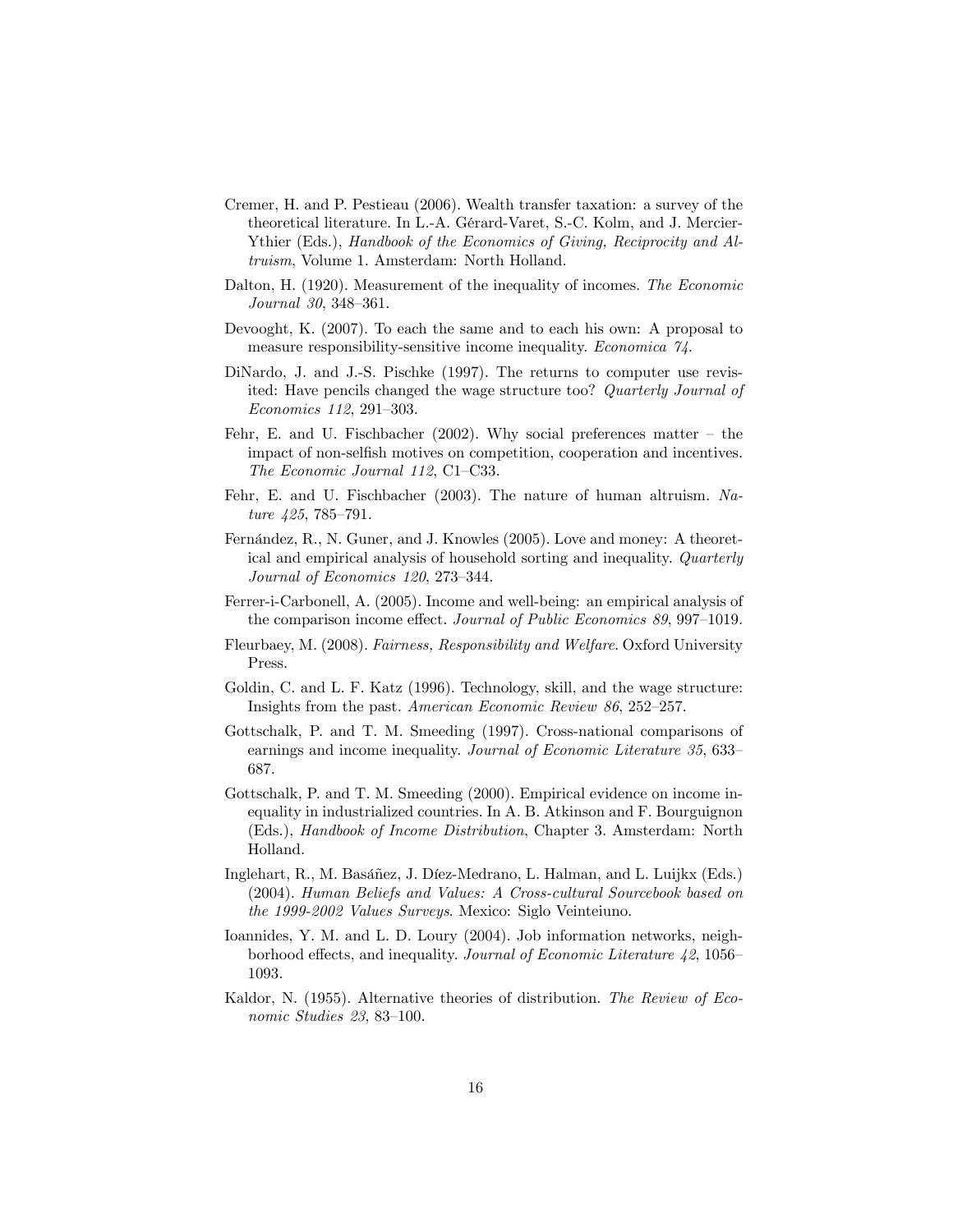- Kalecki, M. (1939). *Essays in the Theory of Economic Fluctuations*. London: Allen and Unwin.
- Kanbur, R., J. Pirttilä, and M. Tuomala (2006). Non-welfarist optimal taxation and behavioural public economics. Journal of Economic Surveys 20, 849-868.
- Kleiber, C. and S. Kotz (2003). Statistical Size Distributions in Economics and Actuarial Sciences. Hoboken. N.J.: John Wiley.
- Kopczuk, W. and J. P. Lupton (2007). To leave or not to leave: The distribution of bequest motives. Review of Economic Studies  $74$ , 207–235.
- Krueger, A. B. (1993). How computers have changed the wage structure: Evidence from microdata. Quarterly Journal of Economics 108, 33–60.
- Krugman, P. and A. J. Venables (1995). Globalization and the inequality of nations. The Quarterly Journal of Economics 110, 857-880.
- Liu, H. and J. Lu (2006). Measuring the degree of assortative mating. Economics Letters  $92, 317-322$ .
- Lorenz, M. O. (1905). Methods for measuring concentration of wealth. Journal of the American Statistical Association 9, 209–219.
- Manning, A. (2003). Monopsony in Motion: Imperfect Competition in Labor Markets. Princeton, N.J.: Princeton University Press.
- Manski, C. F. (2000). Economic analysis of social interactions. The Journal of Economic Perspectives  $14$ , 115–136.
- Marjit, S. and R. Acharyya (2003). International Trade, Wage Inequality and the Developing Economy: A General Equilibrium Approach. Springer.
- Pareto, V. (1965). Écrits sur La Courbe de la Repartition de la Richesse, Volume 3 of *Oeuvres Complètes*. Geneva: Librairie Droz.
- Pasinetti, L. L. (1962). Rate of profit and income distribution in relation to the rate of economic growth. The Review of Economic Studies 29, 267– 279.
- Pen, J. (1974). *Income Distribution* (second ed.)., Chapter 3, pp. 48–59. London: Allen Lane, The Penguin Press.
- Persky, J. (1992). Retrospectives: Pareto's law. The Journal of Economic Perspectives  $6(2)$ , 181–192.
- Piketty, T. (2000). Theories of persistent inequalities. In A. B. Atkinson and F. Bourguignon (Eds.), Handbook of Income Distribution, Chapter 6, pp. 429–476. Amsterdam: North Holland.
- Piketty, T. (2007). Top incomes over the twentieth century: A summary of the main findings. In A. B. Atkinson and T. Piketty (Eds.), Top Incomes Over the Twentieth Century: A Contrast Between Continental European and English-Speaking Countries. Oxford University Press.
- Piketty, T. and E. Saez (2003). Income inequality in the United States, 1913- 1998. Quarterly Journal of Economics  $118$ ,  $1-39$ .